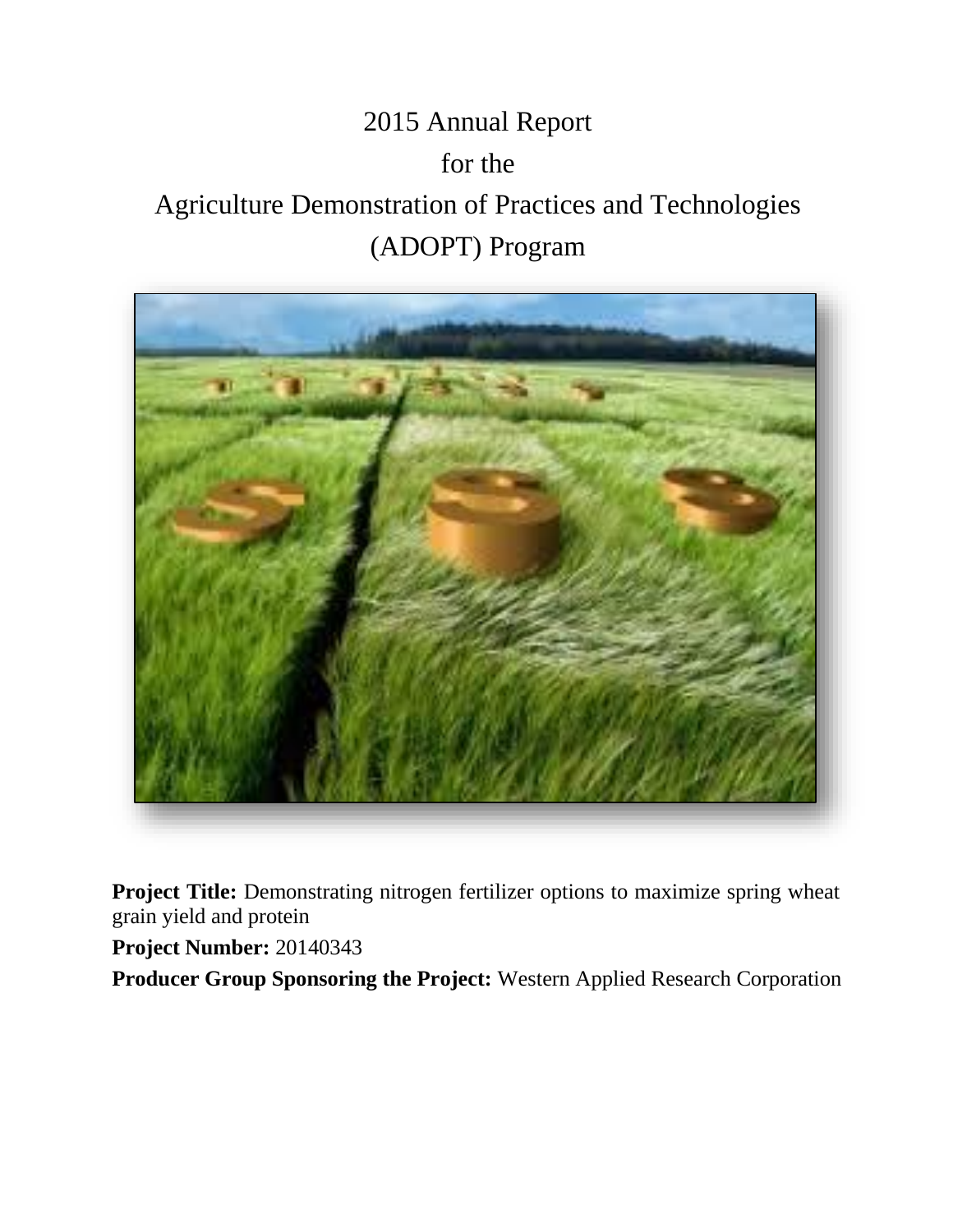## **Project Location:** AAFC Scott Research Farm, R.M. #380, NE 17-39-21 W3

## **Project start and end dates:** May 2015-December 2015

# **Project contact person & contact details:**

Jessica Weber or Gazali Issah Western Applied Research Corporation P.O. Box 89, Scott, SK, S0K 4A0 Phone: 306-247-2001 Email: [jessica.weber@warc.ca;](mailto:jessica.weber@warc.ca) [gazali.issah@warc.ca](mailto:gazali.issah@warc.ca)

Terri Sittler, Administrative Assistant Western Applied Research Corporation P.O. Box 89, Scott, SK S0K 4A0 Phone: 306- 247-2001 Email: [terri.sittler@warc.ca](mailto:terri.sittler@warc.ca)

#### **Objectives and Rationale**

### **Project Objectives**

The objective of this project was to demonstrate the effects of several enhanced efficiency nitrogen (N) fertilizer treatments on lodging and grain yield and protein content of three spring wheat cultivars with contrasting lodging resistance and grain yield and protein potential.

\_\_\_\_\_\_\_\_\_\_\_\_\_\_\_\_\_\_\_\_\_\_\_\_\_\_\_\_\_\_\_\_\_\_\_\_\_\_\_\_\_\_\_\_\_\_\_\_\_\_\_\_\_\_\_\_\_\_\_\_\_\_\_\_\_\_\_\_\_\_\_\_\_\_\_\_\_\_\_\_\_\_\_

## **Project Rationale**

Wheat continues to be a very popular crop in northwest Saskatchewan. In recent years the region has experienced very high yields; however, protein content of wheat has dropped dramatically to levels as low as 10 %. When protein drops this low, the value of the crop may drop to a level close to \$ 1.5/bu. Attempts to increase protein by applying more fertilizer N often leads to increased lodging and associated yield loss and/or difficulty with harvest. Several enhanced efficiency N fertilizer products can delay conversion or release of plant available N. This in turn leaves more N for later in the growing season to support protein formation. Another option may be to grow more lodging resistant cultivars that would allow for greater amounts of untreated fertilizer N to be applied at seeding. A third option would be to grow cultivars with genetic traits that result in higher protein content. The dilemma that growers face is in knowing which option or combination of options would be most effective. The intent of this demonstration is to identify the most effective strategy.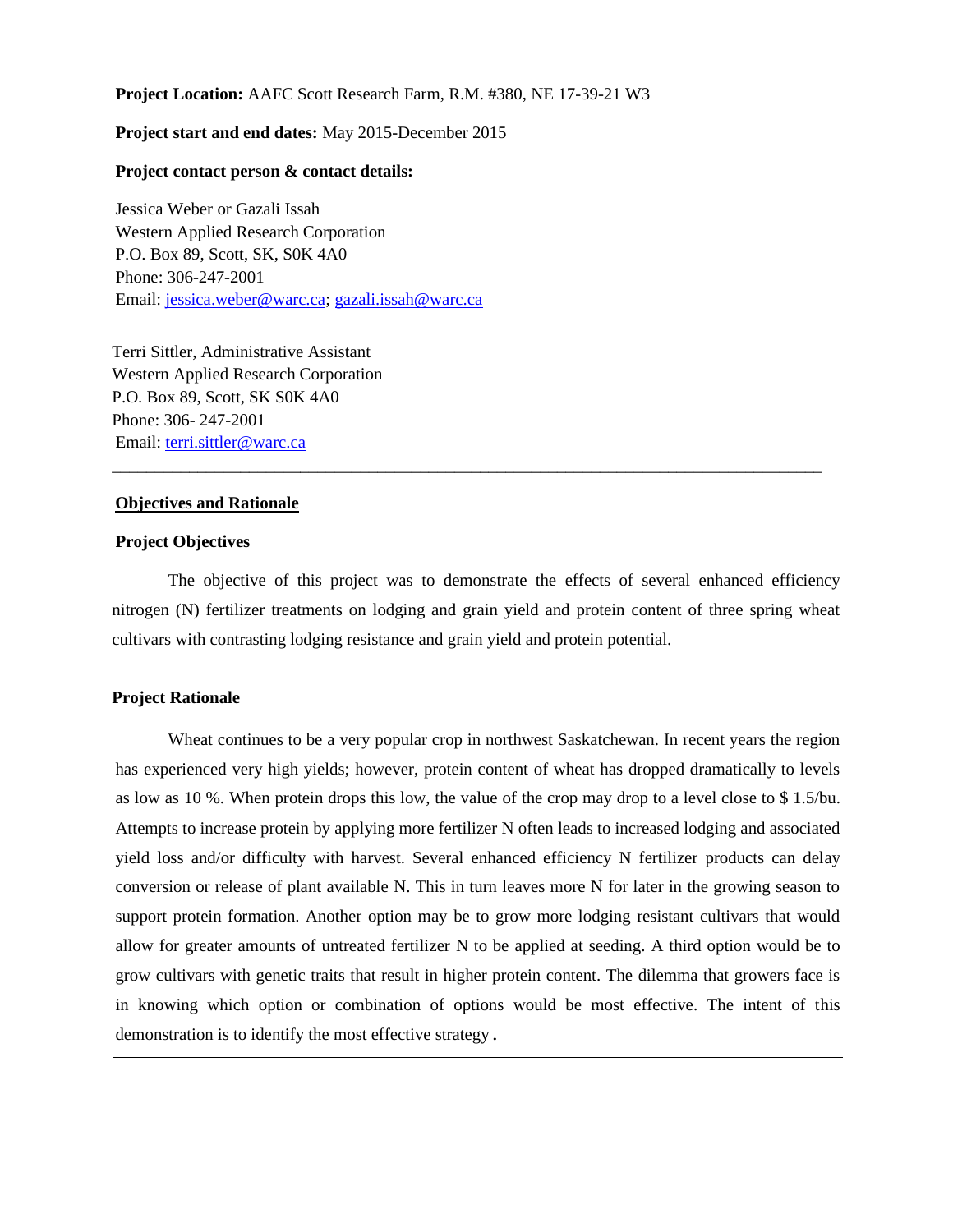# **Methodology and Results**

## **Methodology**

This demonstration was conducted at the AAFC Scott Research Farm in 2015. The demonstration was set up as a 3 x 7 factorial in a randomized complete block design with four replicates. The first factor was wheat variety (Shaw VB, Goodeve VB and Lillian) and the second factor was the type of nitrogen source (N blends). On May 15, all the wheat varieties were seeded at a rate of 250 seeds m<sup>-2</sup> with an R-Tech drill seeder in 10 inch row spacing and at a depth of 3-4cm. Fertilizer was applied at seeding according to the treatments except UAN that was applied at early heading (see Table 1 for complete treatment list). Weeds were controlled using a pre-seed burndown and registered in-crop herbicides (See Appendix, Table A.1 for complete details of field maintenance activities).

| <b>Treatment#</b> | gram yield and protein at Scott, Saskatchewall, 2019.<br><b>Wheat variety</b> | <b>N</b> fertilizer options                                                  |
|-------------------|-------------------------------------------------------------------------------|------------------------------------------------------------------------------|
| 1                 | Shaw VB                                                                       | 90 kg/ha of N urea                                                           |
| $\mathfrak{2}$    | Shaw VB                                                                       | 90 kg/ha of N (50/50 blend ESN/urea)                                         |
| 3                 | Shaw VB                                                                       | 90 kg/ha of N (50/50 blend Super U/urea)                                     |
| $\overline{4}$    | Shaw VB                                                                       | 90 kg/ha of N (75/25 blend ESN/urea)                                         |
| 5                 | Shaw VB                                                                       | 90 kg/ha of N (75/25 blend Super U/urea)                                     |
| 6                 | Shaw VB                                                                       | 80 kg/ha of N urea + 20 kg/ha of N UAN dribble banded @ early heading        |
| $\tau$            | Shaw VB                                                                       | No N fertilizer (check)                                                      |
| 8                 | Goodeve VB                                                                    | 90 kg/ha of N urea                                                           |
| 9                 | Goodeve VB                                                                    | 90 kg/ha of N (50/50 blend ESN/urea)                                         |
| 10                | Goodeve VB                                                                    | 90 kg/ha of N (50/50 blend Super U/urea)                                     |
| 11                | Goodeve VB                                                                    | 90 kg/ha of N (75/25 blend ESN/urea)                                         |
| 12                | Goodeve VB                                                                    | 90 kg /ha of N (75/25 blend Super U/urea)                                    |
| 13                | Goodeve VB                                                                    | 80 kg/ha of N urea + 20 kg/ha of N UAN dribble banded @ early heading        |
| 14                | Goodeve VB                                                                    | No N fertilizer (check)                                                      |
| 15                | Lillian                                                                       | 90 kg/ha of N urea                                                           |
| 16                | Lillian                                                                       | 90 kg/ha of N (50/50 blend ESN/urea)                                         |
| 17                | Lillian                                                                       | 90 kg/ha of N (50/50 blend Super U/urea)                                     |
| 18                | Lillian                                                                       | 90 kg/ha of N (75/25 blend ESN/urea)                                         |
| 19                | Lillian                                                                       | 90 kg/ha of N (75/25 blend Super U/urea)                                     |
| 20                | Lillian                                                                       | 80 kg/ha of N urea + 20 kg/ha of N UAN dribble banded $\omega$ early heading |
| 21                | Lillian                                                                       | No N fertilizer (check)                                                      |

**Table 1.** Detailed treatment list for the "*Demonstrating nitrogen fertilizer options to maximize spring wheat grain yield and protein*" at Scott, Saskatchewan, 2015.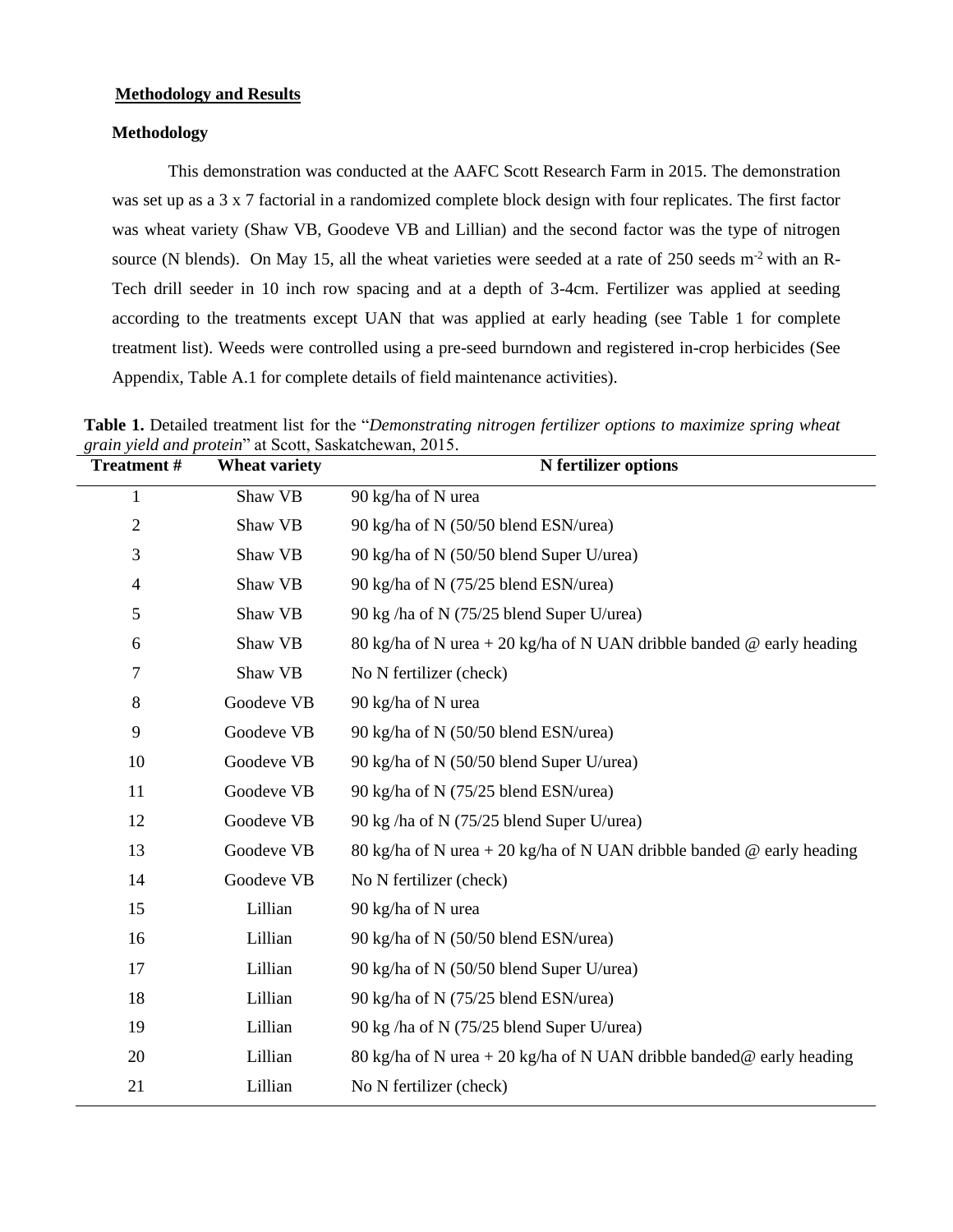Plant densities were assessed when there were visible rows to determine plant emergence among treatments. These were assessed by counting two 1 m rows in the front and back of the plot for a total of four rows per plot. The average of the four rows was converted to plants per m-2 based on 10 inch row spacing. At early heading, UAN was applied in treatments 6, 13 and 20 at a rate of 20 kg/ha. Grain yields were determined after plots were mechanically harvested, cleaned and corrected to 14.5 % seed moisture. Test weights were determined using the Canadian Grain Commission protocols (Canadian Grain Commission, 2014) and percent protein was determined at the Scott Research Farm laboratory.

#### **Statistical Analysis**

An analysis of variance (ANOVA) was conducted on all response variables using the PROC MIXED in SAS 9.3. Wheat varieties and nitrogen blends were considered as fixed effect factors and replicates were considered a random effect factor. The assumptions of ANOVA (equal variance and normally distributed) were tested using Levene's test, and Shapiro-Wilks. The data fitted to the ANOVA assumptions. The data was normally distributed; therefore no data transformation was necessary. Treatment means were separated according to Tukey's Honestly Significant Difference (HSD) and considered significant at  $P \le 0.05$ . Weather data was collected from the Scott Environment Canada weather station (Table 2).

## **Weather Conditions**

In 2015, the early growing season was very dry with only 4.1 mm and 19.4 mm accumulated precipitation during the month of May and June, respectively. July received 36 % less rainfall compared to the long term average. However, August received 39 % more moisture compared to the long-term average. The mean monthly temperatures were comparable to previous years (Table 2).

| S                                      |            |       |       |               |                  |                   |
|----------------------------------------|------------|-------|-------|---------------|------------------|-------------------|
| Year                                   | <b>May</b> | June  | July  | <b>August</b> | <b>September</b> | Average<br>/Total |
| -Temperature $(^{\circ}C)$ --          |            |       |       |               |                  |                   |
| 2015                                   | 9.3        | 16.1  | 18.1  | 16.8          | 10.9             | 14.24             |
| $Long-termz$                           | 10.8       | 15.3  | 17.1  | 16.5          | 10.4             | 14.0              |
| - <i>Precipitation</i> ( <i>mm</i> )-- |            |       |       |               |                  |                   |
| 2015                                   | 4.1        | 19.4  | 46.4  | 74.5          | 49.6             | 194.0             |
| $Long-termz$                           | 36.3       | 61.8  | 72.1  | 45.7          | 36.0             | 215.9             |
| -Growing Degree Days-                  |            |       |       |               |                  |                   |
| 2015                                   | 140.3      | 332   | 405.1 | 365.8         | 179.8            | 1423.0            |
| $Long-termz$                           | 178.3      | 307.5 | 375.1 | 356.5         | 162.0            | 1379.4            |
| $\sim$ $\sim$ $\sim$                   | (10010010) |       |       |               |                  |                   |

**Table 2.** Mean monthly temperature, precipitation and growing degree day accumulated from May to September 2015 at Scott, SK

 $\text{ZLong-term average}$  (1981-2010)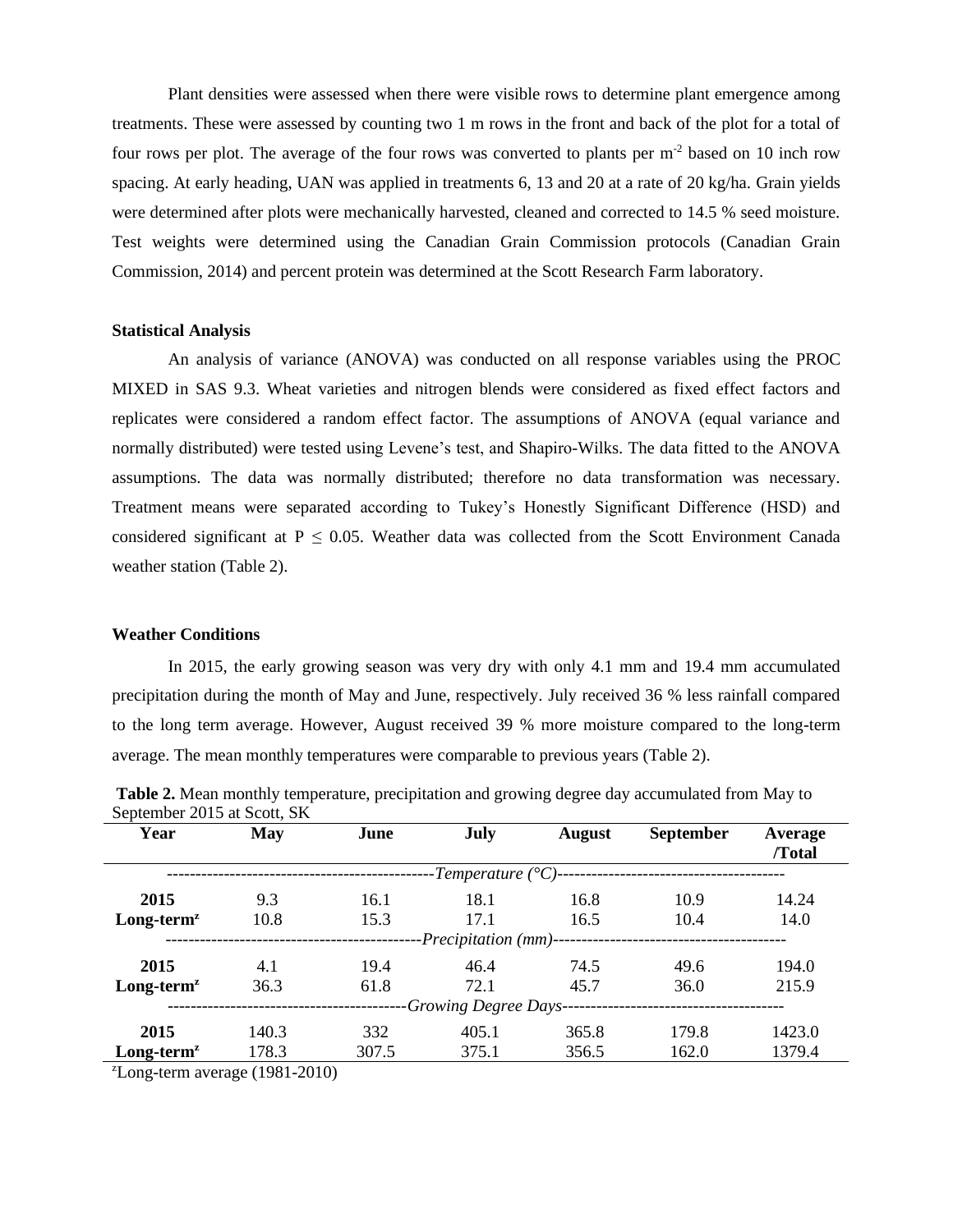## **Results**

#### *Days to Maturity, Bushel weight and TKW*

Days to maturity (DTM) was significantly affected by wheat variety ( $P < .0001$ ). Both nitrogen blends (P = 0.5766) and variety x nitrogen blends interaction (P = 0.4360) did not have significant effects on DTM (Table 3). The trend in DTM somehow followed the data from the SaskSeed guide 2016 where Goodeve VB matured faster relative to Carberry (Check), followed by Lillian and Shaw VB (SaskSeed Guide, 2016). In this study, however, both Lillian and Shaw VB matured at the same time. Since all varieties were seeded at the same seeding rate, the difference in DTM might be a physiological attribute of the varieties rather than plant stand effects.

Bushel weight was significantly affected by wheat variety  $(P < .0001)$ . However, both nitrogen blend (P = 0.0763) and variety x nitrogen blend interaction (P = 0.6013) did not have significant effects on bushel weight (Table 3). The trend in bushel weight followed the data from the SaskSeed guide 2016 where Shaw VB had the highest volume weight relative to Carberry (Check), followed by Lillian and Goodeve VB (SaskSeed Guide, 2016). In this study, however, Lillian had a significantly lowest bushel weight.

Thousand kernel weight (TKW) was also significantly affected by wheat variety ( $P < .0001$ ). Again, neither nitrogen blend (P = 0.5232) nor variety x nitrogen blend interaction (P = 0.5784) had significant effects on TKW (Table 3). Variations of kernels per pound can be fairly large when comparing between varieties within a crop. These large variations can result in over-seeding or under-seeding of a crop, which could result reduction in yield (Geiszler and Hoag, 1967; Riveland et al., 1979). In this study, since the varieties had differences in kernel weights at the onset of seeding, the variations in TKW could be attributed to that.

No data on lodging was recorded. This is because, due to the dry growing season, there was no lodging in any of the plots, irrespective of the wheat varieties and N blend.

|                        | <b>Days to Maturity</b>          | Yield   | <b>Bushel W.</b> | <b>TKW</b>              | <b>Protein</b> |
|------------------------|----------------------------------|---------|------------------|-------------------------|----------------|
| <b>Effects</b>         | (Days)                           | (kg/ha) | (kg/hL)          | $(g/1000 \text{seeds})$ | $( \% )$       |
|                        | -------------------------------- |         | --P values--     |                         |                |
| <b>Variety (VAR)</b>   | < .0001                          | 0.0793  | < .0001          | < .0001                 | 0.0070         |
| Nitrogen blend (NTYPE) | 0.5766                           | 0.0270  | 0.0763           | 0.5232                  | 0.0537         |
| <b>VAR x NTYPE</b>     | 0.4360                           | 0.9280  | 0.6013           | 0.5784                  | 0.8112         |

**Table 3.** Effects of variety, nitrogen blend and their interactions on measured response variable in wheat at Scott, SK in the 2015 growing season.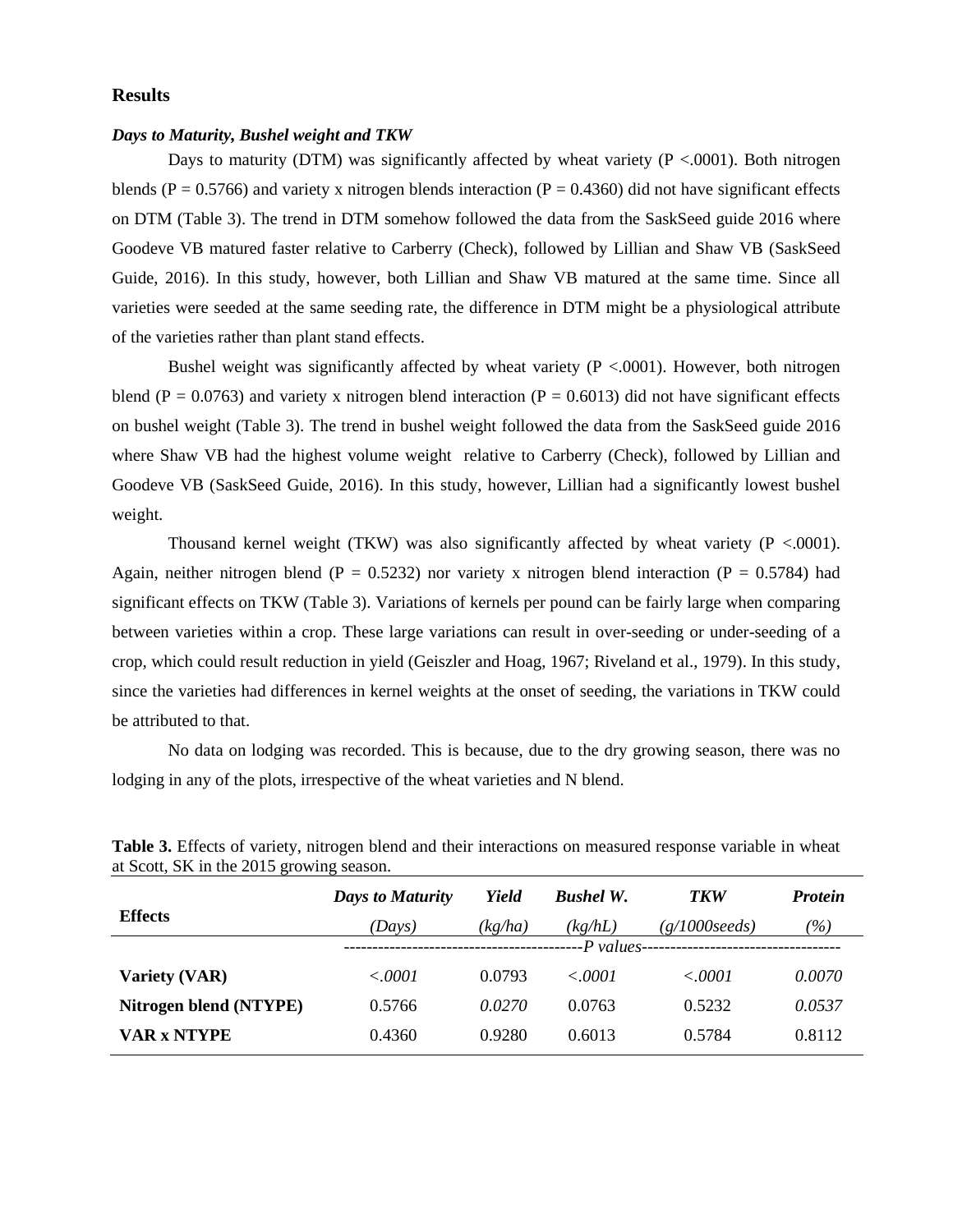

**Figure 1.** Effects of wheat variety on days to maturity, bushel weight (kg/hL) and thousand kernel weight (g/1000s) at Scott, SK during the 2015 growing season.

## *Grain yield and percent protein*

Grain yield was significantly affected by nitrogen blends  $(P = 0.0270)$  but neither wheat variety  $(P = 0.0793)$  nor variety x nitrogen blend interaction  $(P = 0.9280)$  had significant effects on yield (Table 3, Figure 2). However, both wheat variety ( $P = 0.0070$ ) and nitrogen blend ( $P = 0.0537$ ) had significant effects on protein % but not variety x nitrogen blend interaction ( $P = 0.8112$ ) (Table 3, Figure 3). Grain yield was highest for Lillian with Goodeve VB and Shaw VB yielding 0. 4 % and 4 % less, respectively. This trend was not expected as Shaw VB had consistently yielded higher relative to other varieties (such as Lillian and Goodeve VB) as well as to the check variety (SaskSeed Guide, 2016). Goodeve VB and Lillian had 4 % and 2 % higher protein, respectively relative to Shaw VB (Figure 2). This trend is consistent with the data from the SaskSeed guide 2016 where Goodeve VB and Lillian had higher protein content relative to Shaw VB (SaskSeed Guide, 2016). Fertilizer N blend, regardless of how it was applied increased grain yield relative to the check (Figure 3), suggesting that N fertilizer is essential to achieve acceptable yield. However, yield differences among the different N blends were relatively small and not statistically significant (Figure 3).

Since protein percentage has an inverse relationship to grain yield, the expectation was that, the higher yielding variety should have lower protein % due to dilution effects. However, this did not happen in this trial, suggesting yield dilution did not fully account for differences in protein content. This is because % protein was highest for the highest yielding varieties, Goodeve VB and Lillian yielding 14.5 % and 14.2 %, respectively. Shaw VB which was the low-yielding variety had the lowest % protein of 13.9 % (Figure 2). Fertilizer N blends increased protein % with all N fertilized treatments having higher protein % compared to the check, except where Super U and urea were applied at 50/50 blend (Figure 3).

Despite the non-significant effects of the different N blends on grain yield, urea treatment (100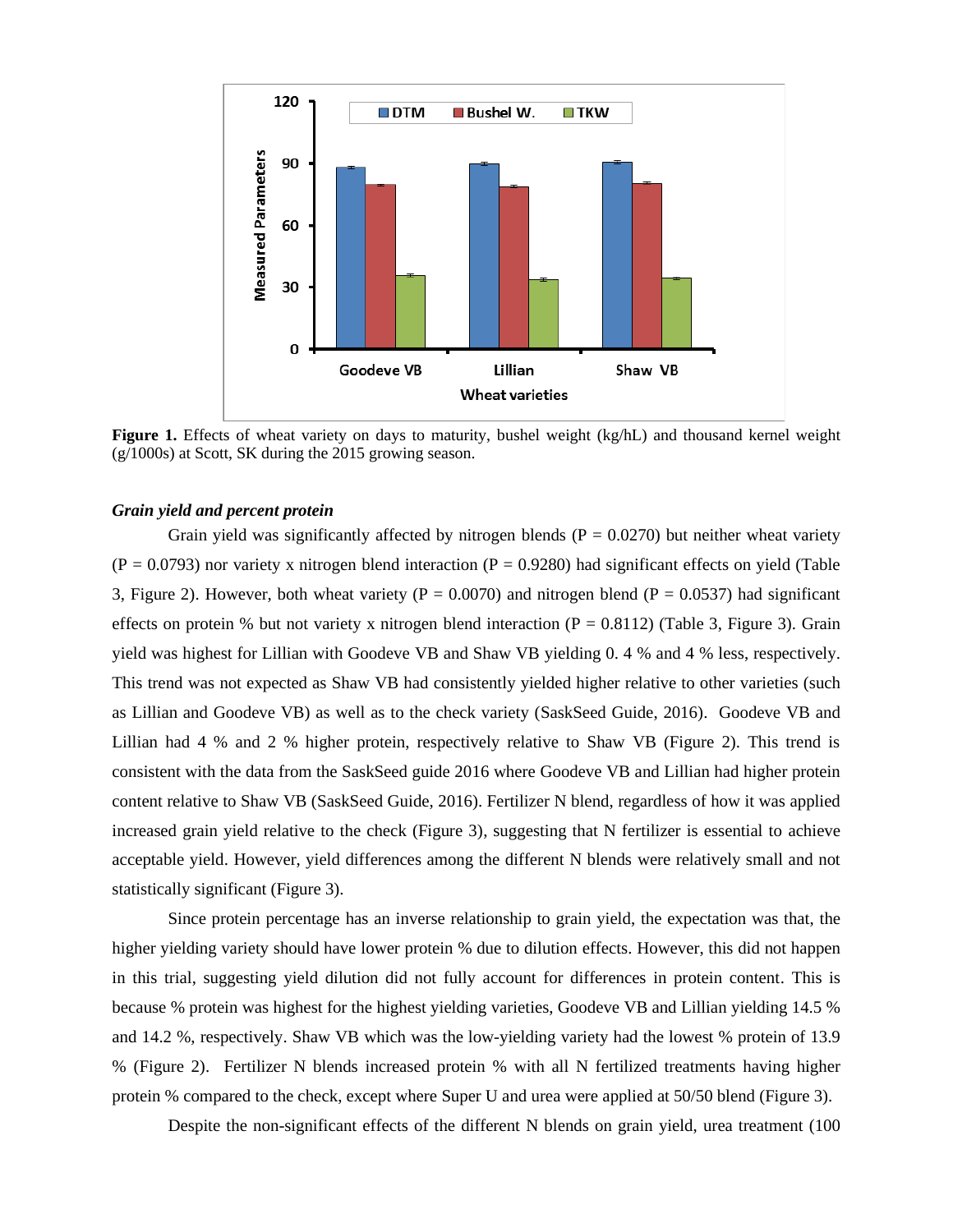%) had the highest yield relative to all the blends (Figure 3). This can be explained by the fact that, since the start of the growing season was dry and the treated urea needed moisture to dissolve, it gave the untreated urea the ability to dissolve faster with the little moisture for uptake than the treated. The general trend of higher protein % in all the treated N treatments relative to the untreated urea can be explained by the fact that, since later in the season there was a bit of moisture, the treated treatments had reserve of N which contributed to % protein but not yield because by that period the crop had all the kernels formed. The subtle differences in % protein within the N blends may either be due to the chemistry of the N blends or timing. In figure 3, UAN blend had the highest % protein relative to the ESN and Super U blends, possibly because 20% of the N was applied as liquid UAN at the flag leaf stage rather than at seeding.

Environmentally Smart Nitrogen  $(ESN) - a$  urea with a polymer coating releases its N under temperature controlled diffusion (Grant and Dowbenko, 2008). This mechanism regulates how quickly the dissolved fertilizer move into the soil solution and gets converted to plant available ammonium  $(NH<sub>4</sub><sup>+</sup>)$  and nitrate  $(NO<sub>3</sub>)$ -N. Over time, water moves into the polymer coated granule, dissolving the N within. Once the N is dissolved, it moves out through the polymer and into the soil solution. The rate of release of N depends on soil temperature and moisture and generally requires around 12 weeks for completion (Ruark, 2010). Super Urea (Super U) – on the other hand is a urea impregnated with the urease inhibitor N-(n-butyl) thiophosphoric triamide (NBPT) and the nitrification inhibitor dicyandiamide (DCD). These components block the conversion of urea to ammonia and the conversion of  $NH_4$ <sup>+</sup> to  $NO_3$ <sup>-</sup> (Grant, 2005).

These chemistries make both ESN and Super U recalcitrant to dissolve to make their N available to plant. However, whiles ESN controls only the release process, Super U controls both nitrification and volatilization processes (Olson-Rutz et al., 2009). There was slightly higher protein % for the ESN treatments compared to the Super U treatments (Figure 3), a 2 % and 0.7 % for the 50/50 and 75/25 blends, respectively. This may be because in drought years, due to the chemical composition, Super U could provide a quicker source of nitrogen to the plant compared to ESN (McDonald, 2010). This leaves more N for the ESN treatments for later use, leading to relatively higher protein %.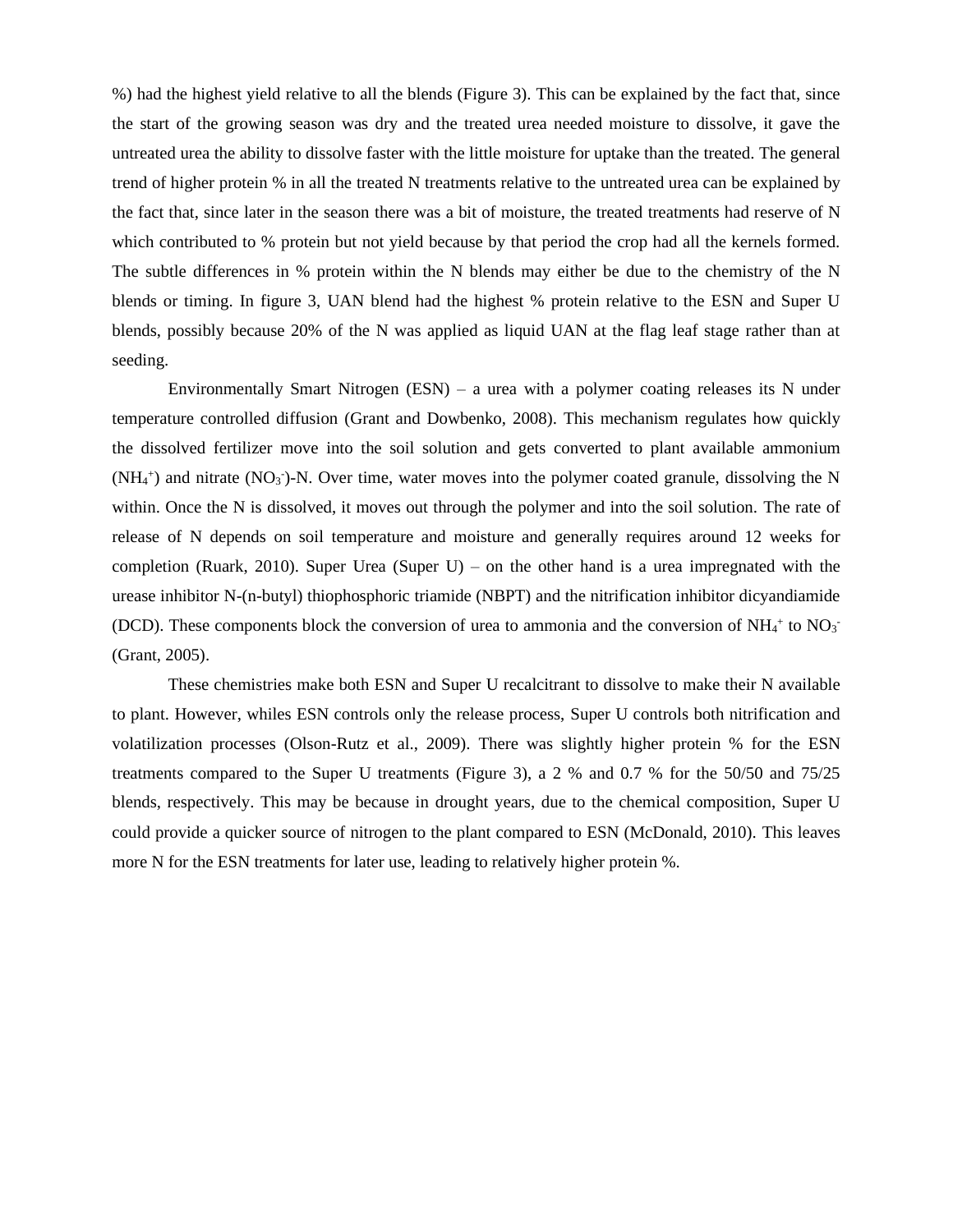

**Figure 2.** Effects of wheat variety on grain yield (*columns*) and grain protein % (*line*) at Scott, SK during the 2015 growing season. Means followed by the same letters (according to respective upper/lower case) means they are not significantly different at  $P > 0.05$  according to Tukey's Honestly Significant Difference (HSD).



**Figure 3.** Effects of nitrogen blend on grain yield (*columns*) and grain protein % (*line*) at Scott, SK during the 2015 growing season. Means followed by the same letters (according to respective upper/lower case) means they are not significantly different at P > 0.05 according to Tukey's Honestly Significant Difference (HSD).

#### **Conclusions and Recommendations**

From the study, it can be concluded that, the most effective strategy for increasing protein in spring wheat was to choose a low yielding but high protein varieties and fertilize them adequately with N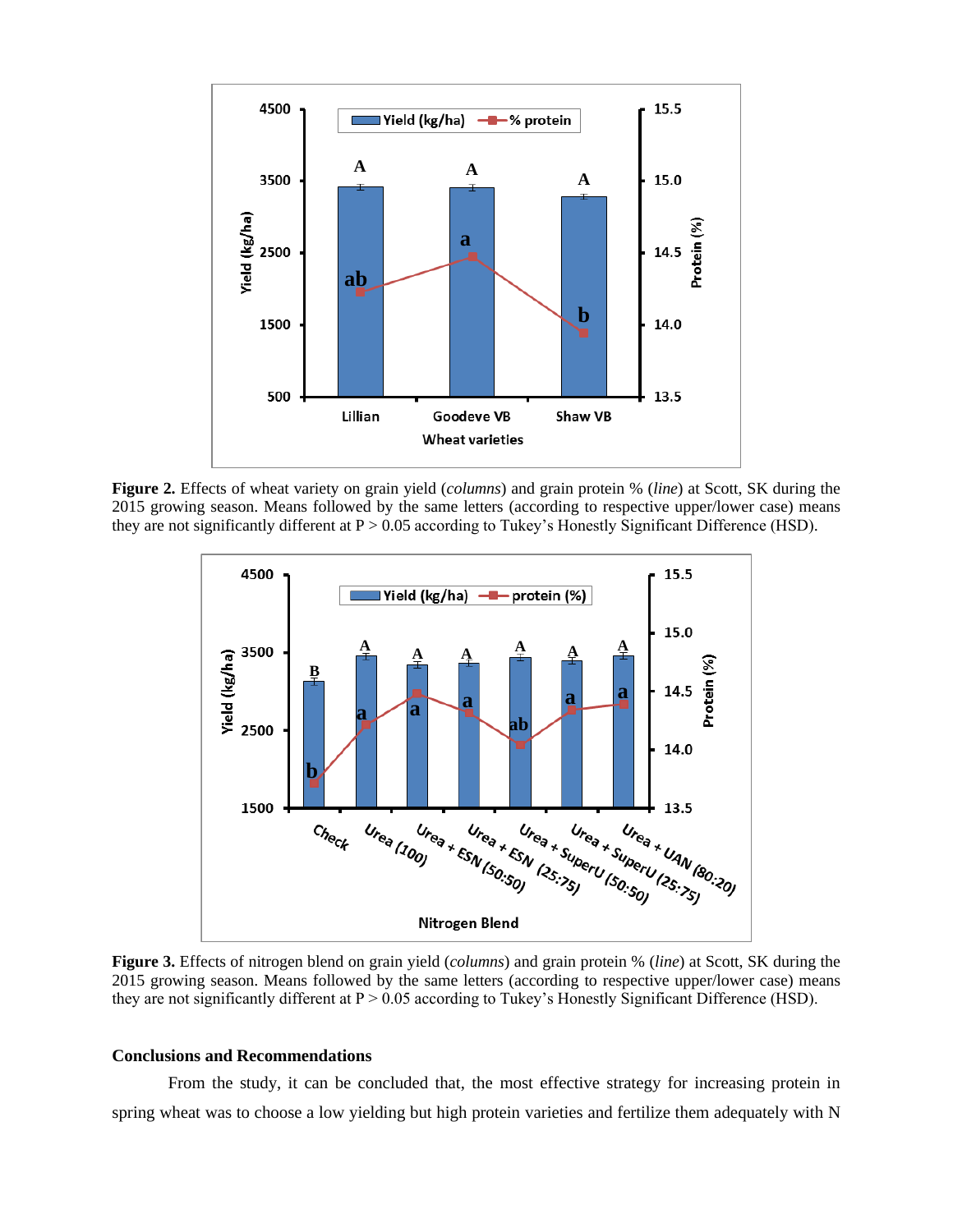fertilizer. Therefore, either Lillian or Goodeve VB will be the right candidate for this objective. They both had protein levels above 14 % and did not differ significantly in yield compared to Shaw VB. When considering only yield, we found no advantage for the slow release N fertilizers or for the products ESN and Super U because using untreated granular urea at seeding was as effective as any of the combinations of ESN, Super U or UAN used in this study. However, the treated N fertilizer products could potentially delay N availability until later in the season and cause an increase in protein content. These results clearly suggest that shifting away from high pre-plant applications of untreated urea and applying treated N later in the season, especially UAN, has the capacity to provide more N later in the season and may offer a significant protein improvement without jeopardizing yield. This information could prove highly valuable for growers in choosing wheat varieties that provide the optimum tradeoff between protein and yield to meet their production standards. To the grower wondering whether ESN, Super U or UAN pay? Although not statistically different, UAN overall resulted in the greatest protein %. The grower must base their decision factoring in yield and/or price vs added costs and crop damage from application at early heading. Therefore, there is the need to conduct further trials over several years to determine whether applying different blends of untreated and treated N compared to untreated urea alone is profitable or not. This is because it involves extra cost and therefor farmers and producers must make sure they have a net gain.

# **Supporting Information**

## **Acknowledgements**

We would like to thank the Ministry of Agriculture for the funding support on this project. We would also like to acknowledge the support of Herb Schell and our summer staff for their technical assistance with project development and implementation. This report will be distributed through WARC's website and included in WARC's annual report. A combined result from WARC (Scott) and NARF (Melfort) was presented at the Agri-ARM Research Update on January 14, 2016 during the Crop Production Week.

**\_\_\_\_\_\_\_\_\_\_\_\_\_\_\_\_\_\_\_\_\_\_\_\_\_\_\_\_\_\_\_\_\_\_\_\_\_\_\_\_\_\_\_\_\_\_\_\_\_\_\_\_\_\_\_\_\_\_\_\_\_\_\_\_\_\_\_\_\_\_\_\_\_\_\_\_\_\_\_\_\_\_\_**

# **Appendices**

**Appendix A –** Agronomic information for the demonstration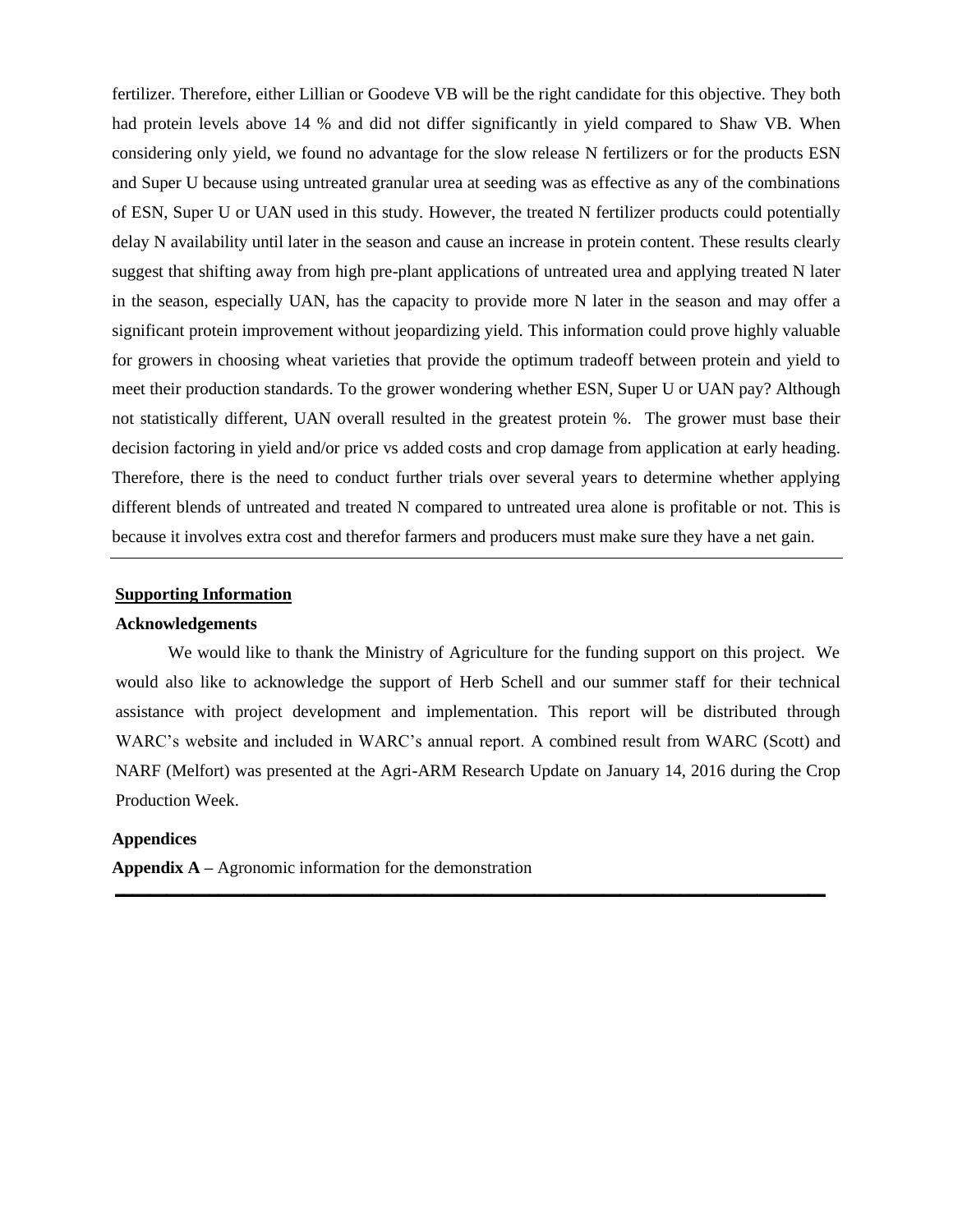## **Abstract**

## **Abstract/Summary**

Wheat continues to be a very popular crop in northwest Saskatchewan. In recent years the region has experienced very high yields; however, protein content has dropped dramatically to levels as low as 10 %. When protein drops this low, the value of the crop can drop by close to \$1.5/bu. The use of several enhanced efficiency products as fertilizer N source such as ESN and Super U can delay conversion of fertilizer N into plant available forms, leaving more N available for uptake later in the growing season to increase protein %. This practice may delay N availability until later in the season leading to an added benefit of reducing early season vegetative growth and, potentially, lodging whiles increasing protein %. The dilemma that growers face is in knowing which option or combination of options would be most effective. Therefore, a 3 x 7 factorial experiment in a randomized complete block design was set up to determine the effects of wheat varieties and N fertilizer blends on yield and protein in wheat. Comparisons were made with the check and with untreated urea N fertilizer alone. Days to maturity, bushel weight and TKW were all affected by only wheat variety. Grain yield was also affected by only fertilizer N blend (P = 0.0270). However, both wheat variety (P = 0.0070) and fertilizer N blend (P = 0.0537) had significant effects on % protein. From the study, it can be concluded that, the most effective strategy for increasing protein in wheat was to choose a low yielding but high protein varieties and fertilize them adequately with N fertilizer. Therefore, either Lillian or Goodeve VB will be the right candidate for this objective for NW SK. They both had protein levels above 14 % and did not differ significantly in yield compared to Shaw VB. When considering only yield, we found no advantage for the slow release N fertilizers or for the products ESN and Super U because using untreated granular urea at seeding was as effective as any of the combinations of ESN, Super U or UAN. However, the treated fertilizer N products could potentially delay N availability until later in the season and may cause an increase in protein content. Results from this demonstration will be distributed through WARC's website and included in WARC's annual report.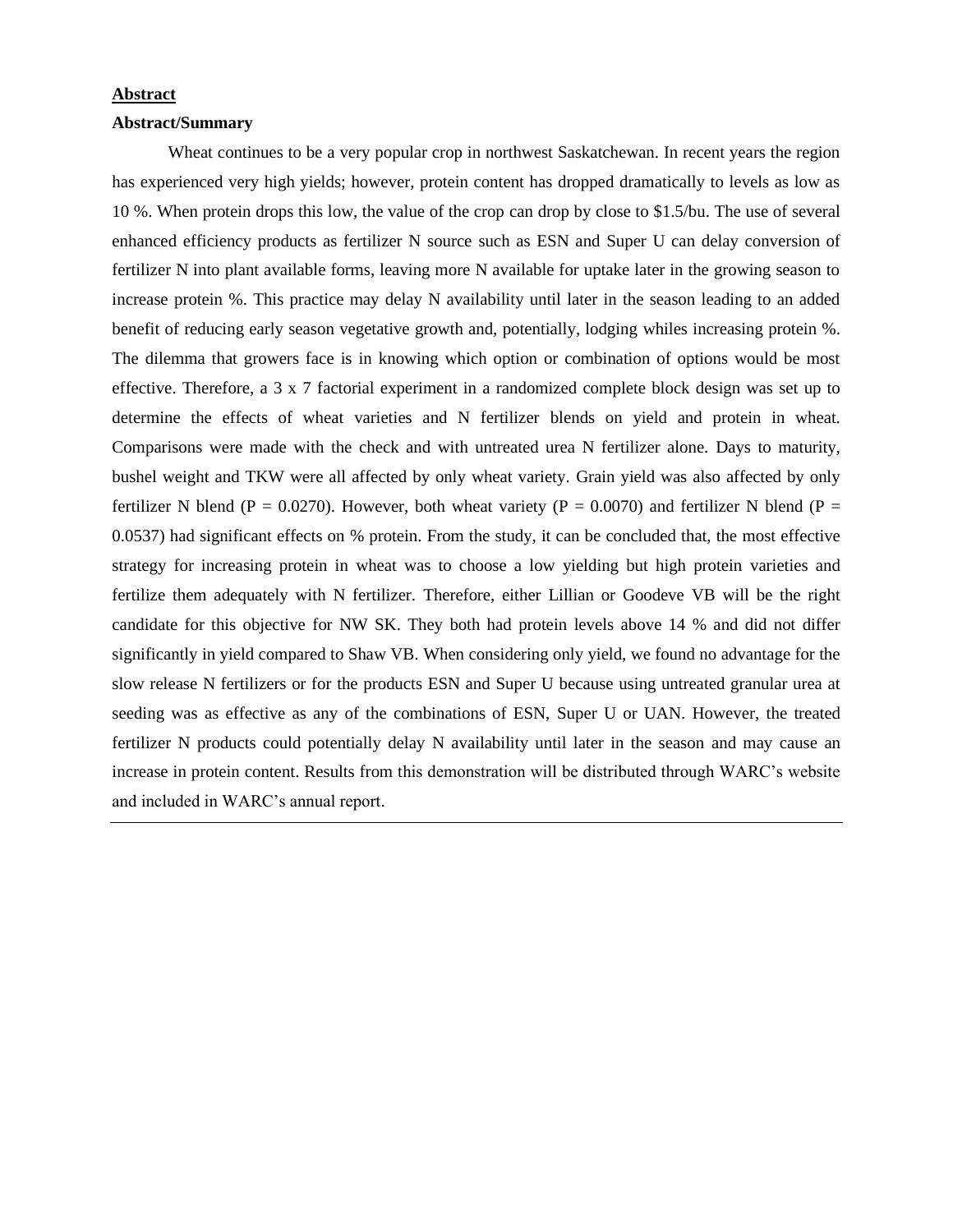# **Appendix A Agronomic information for 2015 demonstration**

| <b>Seeding Information</b>          | 2015                                                        |
|-------------------------------------|-------------------------------------------------------------|
| <b>Seeder</b>                       | R-Tech Drill, 10 inch row spacing, knife openers            |
| <b>Seeding Date</b>                 | May 15, 2015                                                |
| Cultivar                            | Hard Red Spring Wheat – Shaw VB, Goodeve VB and Lillian     |
| <b>Seeding Rate</b>                 | $250$ seeds $m^{-2}$                                        |
| <b>Stubble Type</b>                 | Canola                                                      |
| <b>Fertilizer applied</b>           | Applied based on treatment list                             |
| <b>Plot Maintenance Information</b> |                                                             |
| Pre-plant herbicide                 | Roundup $\frac{3}{4}$ L/ac + Pardner 0.4 L/ac (May 8, 2015) |
| In-crop herbicide                   | Buctril M $0.4$ L/ac + Axial 0.48 L/ac (June 6, 2015)       |
| <b>Desiccation</b>                  | Glyphosate $@1L/ac$ (August 20, 2015)                       |
| <b>Emergence Counts</b>             | June 02, 2015                                               |
| <b>Harvest Date</b>                 | September 01, 2015                                          |

**Table A.1.** Selected agronomic information for the "*Demonstrating nitrogen fertilizer options to maximize spring wheat grain yield and protein*" at Scott, Saskatchewan, 2015.